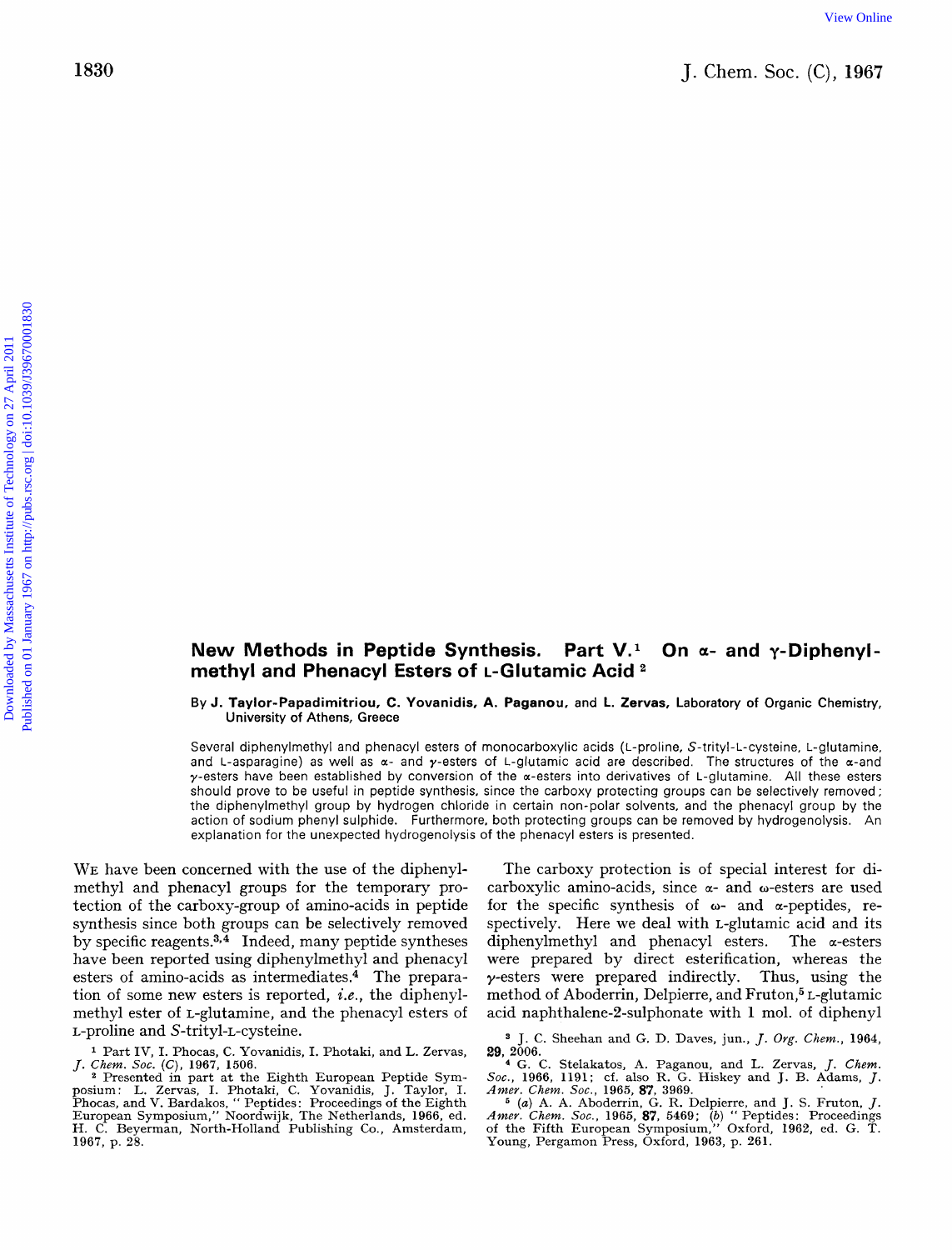was boiled with methanol, a procedure known to split the trityl ester bond.<sup>4,7</sup> The resulting N-benzyloxycarbonyl-L-glutamic acid  $\gamma$ -ester (VIII) was isolated in pure form by t.1.c. It was identical to the compound synthesised from the  $\alpha$ -diphenylmethyl ester of *L*-glutamic acid by the series of reactions shown in Scheme **2** 



thus proving it to be a  $\gamma$ -ester. In this Scheme, the  $\alpha$ -diphenylmethyl ester is converted first to the N-benzyloxycarbonyl derivative (IX) and then esterified with phenacyl bromide in the  $\gamma$ -position to give a mixed diester of the protected amino-acid  $(X)$  which can be converted to the  $\gamma$ -ester by differential scission of the diphenylmethyl group with hydrogen chloride in nitromethane.

Furthermore, the mixed diesters, L-glutamic acid  $\alpha$ -diphenylmethyl  $\gamma$ -phenacyl ester (XII) and L-glutamic acid  $\alpha$ -phenacyl  $\gamma$ -diphenylmethyl ester (XVI), were prepared from **N-o-nitrophenylsulphenyl-L-glut**amic acid  $\alpha$ -diphenylmethyl ester (II) and N-o-nitrophenylsulphenyl-L-glutamic acid a-phenacyl ester (XIV) respectively (Scheme **3).** Thus, compound (11) was



esterified with phenacyl bromide, and compound (XIV) with diphenyldiazomethane, to give the N-protected

diazomethane, gave the expected  $\alpha$ -diphenylmethyl ester (I) **.5** Similarly, the action of equimolar proportions of phenacyl bromide and triethylamine on N-benzyloxycarbonyl L-glutamic acid yields the N-protected  $\alpha$ -phenacyl ester (V) as would be expected, knowing that L-Glu  $\frac{\text{Ph}_2\text{CN}_2}{\text{N}}$  and the expected  $\alpha$ -diphenylmethy<br>
ster (I).<sup>5</sup> Similarly, the action of equimolar proportions<br>
f phenacyl bromide and triethylamine on N-benzyloxy<br>
arbonyl L-glutamic acid yields the N-pr



\* Rere and elsewhere the abbreviations used for protecting groups and amino-acid residues are those recommended by the committee on Nomenclature of the Fifth European Peptide Symposium.<sup>5a</sup> t Compound not isolated.

N-acyl L-glutamic acids are preferentially esterified in the  $\alpha$ -carboxy-group by the action of alkylating agents.<sup>6</sup> The structure of both  $\alpha$ -esters was confirmed by their conversion into L-glutamine or a derivative by the series of reactions illustrated in Scheme **1.** Thus, the a-diphenylmethyl ester was converted into its N-o-nitrophenylsulphenyl derivative (11) which was coupled with ammonia to yield N-o-nitrophenylsulphenyl-L-glutamine diphenylmethyl ester (111). Removal of the o-nitrophenylsulphenyl group from (111) gave  $L$ -glutamine diphenylmethyl ester  $(IV)$  which was identical to the ester prepared by direct esterification of L-glutamine naphthalene-2-sulphonate with diphenyldiazomethane. Furthermore, hydrogenation of the ester (IV) obtained from the  $\alpha$ -diphenylmethyl ester of L-glutamic acid yielded L-glutamine. Similarly, the N-benzyloxycarbonyl-L-glutamic acid a-phenacyl ester (V) was converted to N-benzyloxycarbonyl-L-glutamine phenacyl ester (VI), which was identical to the compound prepared by the reaction of phenacyl bromide with  $N$ -benzyloxycarbonyl-L-glut amine.

The N-benzyloxycarbonyl derivative (VIII) of the y-phenacyl ester of L-glutamic acid has been prepared by two methods which are outlined in Scheme **2.** The first method is dependent on the preferential esterification of N-benzyloxycarbonyl-L-glutamic acid in the  $\alpha$ -position;  $\epsilon$  the N-protected amino-acid is first treated with triphenylmethyl chloride and then with phenacyl bromide. The N-protected  $\alpha$ -trityl  $\gamma$ -phenacyl diester (VII) which is presumably formed was not isolated but

G. H. L. Neflrens and R. J. F. Nivard, *Rec. Trav. chim.,*  **1964, 83, 199.** 

**<sup>7</sup>**E. Gazis, B. Bezas, G. *C.* Stelakatos, and L. Zervas, " Peptides: Proceedings of the Fifth European Symposium, Oxford, **1962,** ed. G. **T.** Young, Pergamon Press, Oxford, **1963, p. 17.**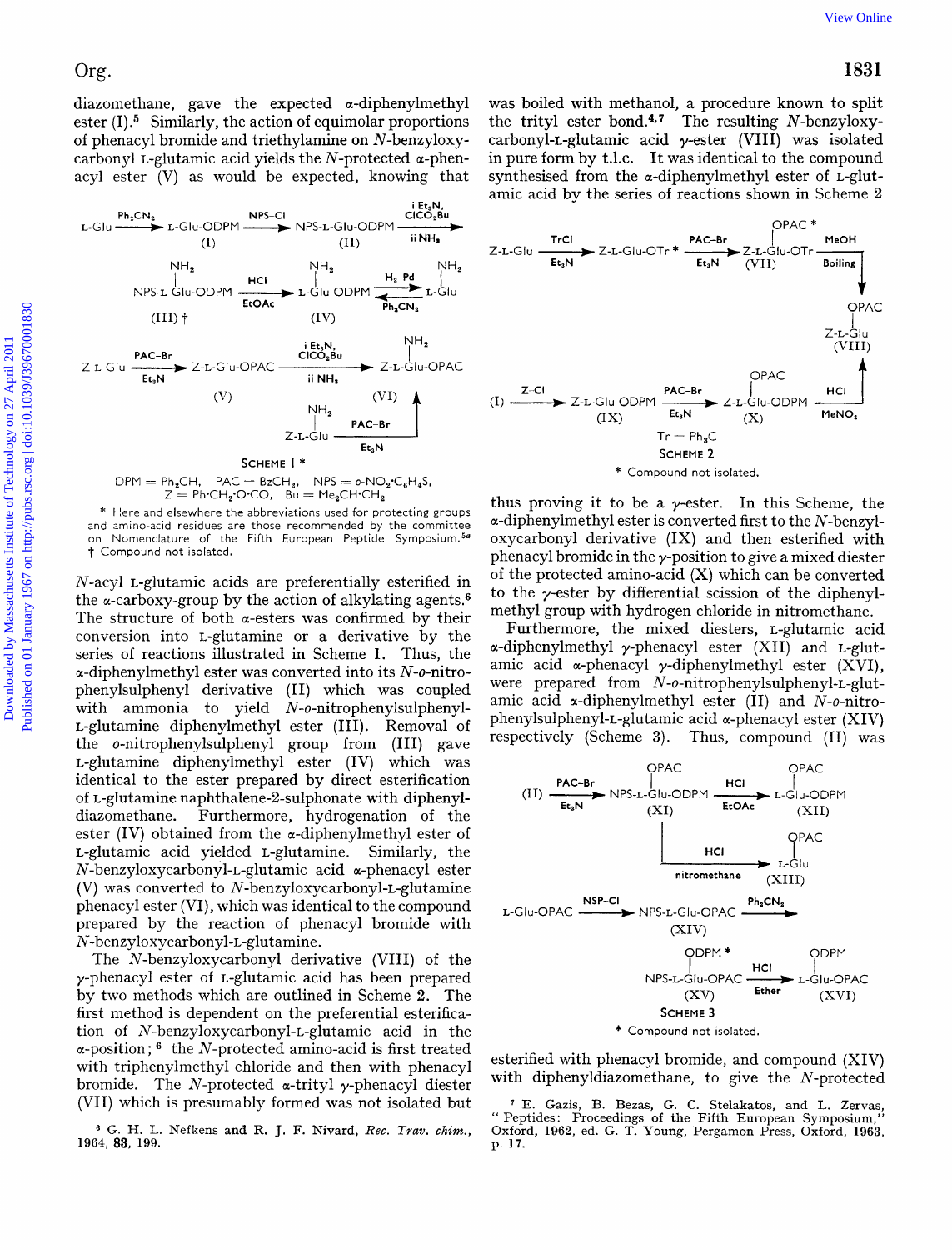diesters  $(XI)$  and  $(XV)$ , respectively; these gave the hydrochlorides of the diesters (XII) and (XVI) by the action of hydrogen chloride in ether or ethyl acetate. Finally, treatment of compound (XI) with hydrogen chloride in nitromethane gave the free  $\gamma$ -phenacyl ester of L-glutamic acid (XIII). As discussed in a previous Paper,4 the cleavage of the diphenylmethyl ester group proceeds much more slowly in ethyl acetate than in nitromethane so that the N-protected diester (XI) can be transformed selectively to either the free diester (XII) or to the free monoester (XIII), depending on the solvent used.

Previously, $4$  we have reported that phenacyl esters can be deblocked by hydrogenolysis in the presence of a palladium catalyst at s.t.p., yielding the free acids and ethylbenzene. This reaction is somewhat unexpected since it is known that, normally, only benzyl alcohol and its  $\alpha$ -substituted compounds (and their O-derivatives) are hydrogenolysed under these conditions, $\delta$  the most striking applications of this finding being the benzyloxycarbonyl method in peptide synthesis, $9a$  and the use of benzyl esters of phosphoric acid for phosphorylation purposes. $9b, c$  To our knowledge, no evidence for the hydrogenolysis of  $\beta$ -phenethyl alcohol and its *O*-derivatives under the above conditions has been reported. Vest Online 1832<br>
Buchters (X1) and (XV), respectively; these gave the behaviour of cianary<br>1 Dydenological on the distance of N11 and (XVi) by the where a mixture of neproprienes<br>period dominal entropy charges and althou

**A** close examination of the hydrogenolysis of phenacyl esters showed that, although the consumption of hydrogen was always high, the yields of free acids were never greater than  $70-75\%$ . The explanation for this seems to be that two reactions occur simultaneously during hydrogenation (Scheme **4).** The phenacyl ester rapidly

| Slow<br>$\frac{1}{1}$ -Gly-OPAC $\longrightarrow$ Gly-O $\cdot$ [CH <sub>2</sub> ] <sub>2</sub> -C <sub>6</sub> H <sub>5</sub> + C <sub>6</sub> H <sub>5</sub> CH <sub>3</sub> + CO <sub>2</sub> |
|--------------------------------------------------------------------------------------------------------------------------------------------------------------------------------------------------|
| Fast<br>$\rightarrow$ Glycine + CH <sub>3</sub> -CO-C <sub>6</sub> H <sub>5</sub> + C <sub>6</sub> H <sub>5</sub> CH <sub>3</sub> + CO <sub>2</sub><br>$Ha-Pd$                                   |
| CH, CH, C, H,                                                                                                                                                                                    |
| <b>SCHEME 4</b>                                                                                                                                                                                  |

undergoes hydrogenolysis to the free acid and acetophenone, which is further reduced to ethylbenzene. However, small amounts of the ester which do not react by this route are hydrogenated at the keto-group to form p-phenethyl ester ; this does not undergo hydrogenolysis to the free acid, the yields of which are, consequently, reduced. It has been shown that glycine p-phenethyl ester (prepared synthetically) does not undergo hydrogenolysis with a palladium catalyst ; further, the presence of the ester can be chromatographically demonstrated after catalytic hydrogenation of N-benzyloxycarbonyl glycine phenacyl ester.

This reaction of the phenacyl esters \* parallels the

behaviour of cinnamyl alcohol during hydrogenolysis, where a mixture of n-propylbenzene and S-phenylpropan-1-01 is formed probably by a competing reaction and not by successive reactions  $8,10a$ 



Thus, it seems that the phenacyl esters and cinnamyl alcohol behave like benzyl esters during hydrogenolysis because, due to the presence of the carbonyl group in the phenacyl esters, and the double bond in cinnamyl alcohol, the conjugated double bond system of the benzene ring is extended to the vicinity of the ester or alcohol group. Even the presence of an isolated double bond in the  $\beta$ -position, as in allylic alcohols and their esters, causes hydrogenolysis to proceed in a similar manner, and a mixture of products is obtained.<sup>106</sup>



## **EXPERIMENTAL**

Anhydrous solvents were used for the esterification of amino-acids and for the cleavage of esters, Removal **of**  solvents by evaporation under reduced pressure was carried out at **35-40'** unless otherwise stated. Before analysis, substances were dried over  $P_2O_5$  in high vacuum at room temperature unless another temperature is indicated ; microanalyses were by Dr. H. Mantzos, Analytical Laboratory of the Royal Hellenic Research Foundation. All substances were pure as demonstrated by  $t.l.c.$  <sup>11</sup> on Kieselgel G in one of the following systems, *(A)* butanol-acetic acidwater-pyridine **(30** : 6 : 24 : 20), *(B)* butanol-acetic acidwater,  $(100:10:30)$ ,  $(C)$  chloroform-carbon tetrachloridemethanol **(6** : **3** : **l),** *(D)* benzene-pyridine-acetic acid **(35** : **3** : *0-5), (E)* toluene-pyridine-acetic acid (80 : **10** : **l),**  *(F)* isopentyl alcohol-methanol-water **(10** : **10** : **10).** Spots were demonstrated by ninhydrin where the substance contained a free amino-group and by iodine for N-protected amino-acids.

*Naphthalene-2-sulphonic Acid Salts.*-The naphthalene -2-sulphonic acid salt of L-glutamic acid was prepared by the general procedure already reported,<sup>5</sup> the crude *product* being recrystallised from acetone (yield **77%),** m. **p. 169- 171'** (Found: N, **3.9;** S, **8.9.** C,,H1,NO,S requires N,  $3.95; S, 9.0\%$ ).

<sup>9</sup> (a) M. Bergmann and L. Zervas, Ber., 1932, 65, 1192;<br>Ger.P. 556,798/1932; (b) L. Zervas, Naturwiss., 1939, 27, 317;<br>(c) F. R. Atherton, H. T. Openshaw, and A. R. Todd, J. Chem.

Soc., 1945, 382, 660.<br>
<sup>10</sup> (a) R. Baltzly and J. S. Buck, *J. Amer. Chem. Soc.*, 1943, 65, 1984; (b) A. Eiger, M. Fetizon, J. Henniker, and L. Jacque,  $\mathcal{C}_{omp1}$ , *tend.*, 1960, **251**, 2194.<br>
<sup>11</sup> M. Brenner and A. Nied

<sup>\*</sup> On reduction of phenacyl alcohol with sodium amalgam, a mixture **of** compounds is also formed, namely phenyl glycol and phenyl methyl carbinol, cf. Beilstein, 4th edn., **1925,** vol. VIII, p. **90.** 

W. H. Hartung and R. Simonoff, *Org. Reactions,* **1953,7,263, 267.**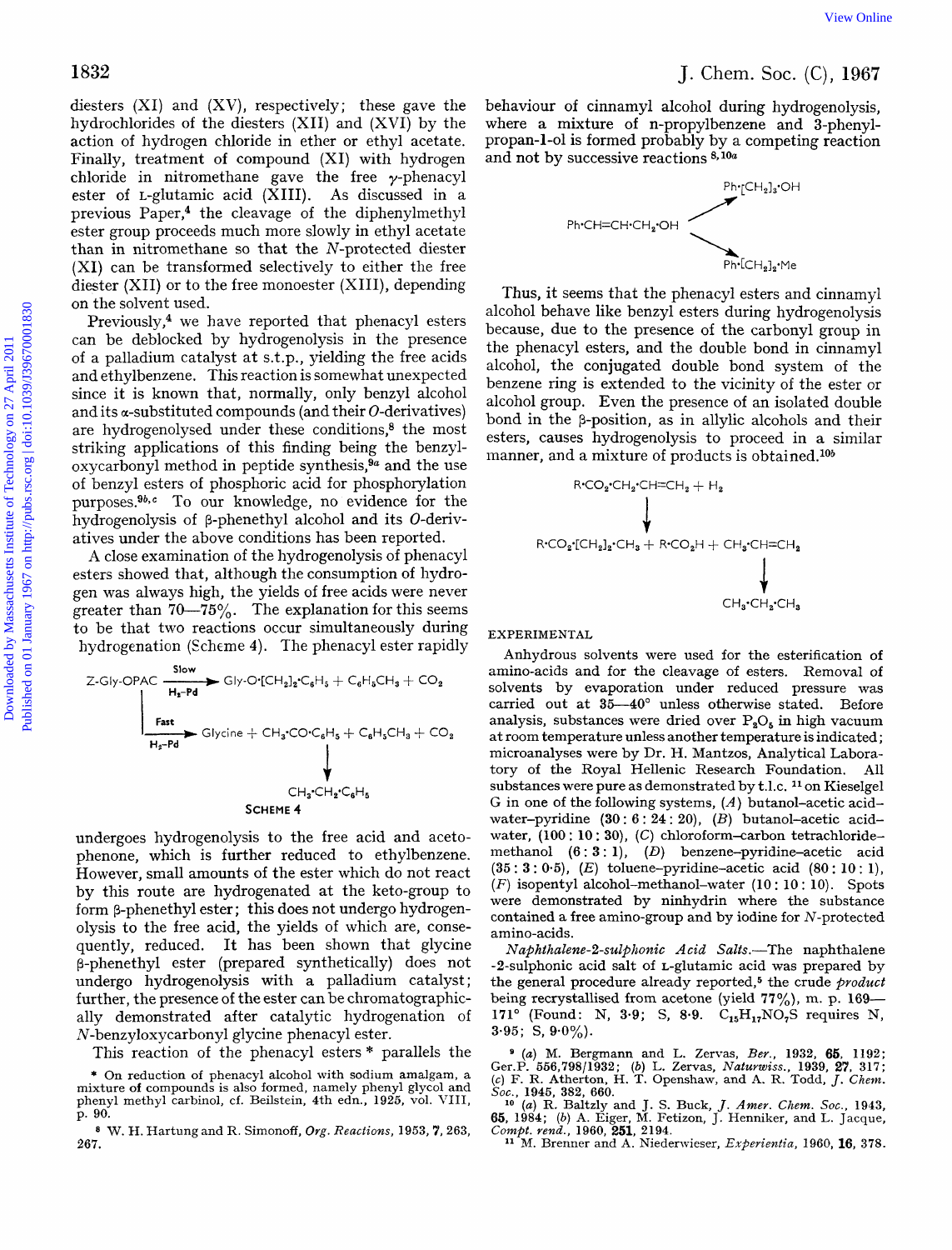The corresponding salt of L-glutamine was precipitated from an aqueous solution of L-glutamine **(2.92** g., 0.02 mole) and naphthalene-2-sulphonic acid **(4.72** g., **0.021**  mole) by acetone and ether. The compound **(6.1** *g.,* **86%)**  had m. p.  $>230^{\circ}$  (Found: N, 7.9; S, 9.15.  $C_{15}H_{18}N_2O_6S$ requires N,  $7.9$ ; S,  $9.05\%$ ).

This was prepared in the same way as the corresponding salt of L-glutamine. L-Asparagine monohydrate **(15** g., **0.1** mole) gave the salt **(28** *g.,* **87%),** m. p. **>230"** (Found: N, **8-05;** S, **9-5.** C14Hl,N20,S requires N, **8.2;** S, **9.4%).**  L-A sparagine *naphthalene-2-sulphonate.* 

 $L$ -Glutamic Acid  $\alpha$ -Diphenylmethyl Ester (I).—The **naphthalene-2-sulphonate** salt of L-glutamic acid prepared from the amino-acid **(2-94** g., 0-02 mole) and naphthalene-2 sulphonic acid monohydrate **(4.52** g., **0.02** mole) was dissolved in dimethylformamide **(10** ml.). **A** solution of diphenyldiazomethane **(4.0** g., **0.02** mole) in dimethylformamide **(10** ml.) was added dropwise during **15-20** min. to the solution which was stirred and kept at *50".* After addition of the diazomethane, the reaction mixture was cooled to room temperature and sodium acetate (5 g.) in water (20 ml.) was added. The solution was scratched and cooled, when the free ester (I) crystallised out and was filtered off and washed successively with water, ethanol, and ether.

The product **(4-2** g., **67%)** had m. p. **162-5-163.5";**  after the product had been boiled briefly with ethanol the m. p. was raised to  $165^\circ$ ;  $\left[\alpha\right]_0^{20} - 5.0^\circ$  (c 2.0 in methanol containing the equivalent amount of  $\beta$ -naphthalene sulphonic acid) (Found: C, 68.95; H, 5.9; N, 4.3. C<sub>18</sub>H<sub>19</sub>NO<sub>4</sub> requires C, **69.0;** H, **6.1;** N, **4\*50/,).** 

L-Asparagine Diphenylmethyl Ester Naphthalene-2-sul $phonate$ . Solution of L-asparagine naphthalene-2-sulphonate **(5.1** *g.,* **0.015** mole) in dimethylformamide **(10** ml.) was heated to *50"* and a solution of diphenyldiazomethane **(4.4** g., **0.023** mole) in dimethylformamide **(10** ml.) was added during **2** min. The mixture was stirred at *50"* for 15 min. and then cooled to room temperature before the addition of ether. The mixture was scratched and cooled for several hours in a refrigerator, and gave an amorphous precipitate of the amino-acid ester salt. The supernatant liquid was decanted off and the precipitate washed several times with ether and then recrystallised from isopropyl alcohol. The material obtained was washed with ether to give the *naphthalene-2-sulphonate* **(5.4** *g.,* **69%)** m. p. **143- 144°** (from isopropyl alcohol),  $[\alpha]_p^{24} + 4.8^{\circ}$  (c 6.0 in dimethylformamide) (Found: C, **62.8;** H, **5.2;** N, *5.5.*  C2,H,,N,0,S,0.5H20 requires C, **62.9;** H, 5.2; N, **5.4%).**  The ester was converted to the corresponding hydrochloride which showed the same m. p. **(155")** and chromatographic behaviour as the material prepared by a different route.4

*N-Benzyloxycarbonyl-L-proline* Phenacyl Ester.-This was prepared from N-benzyloxycarbonyl-L-proline (0.01 mole) and phenacyl bromide **(0.01** mole) in the same manner as described for the corresponding derivative of glycine.\* The yield was  $83\%$ , m. p.  $93-94^{\circ}$ ,  $[\alpha]_0^{15} -76.7^{\circ}$  (c 4 in dimethylformamide) (Found: C, **68.8;** H, **5-95;** N, **3.7.**  C<sub>21</sub>H<sub>21</sub>NO<sub>5</sub> requires C, 68.7; H, 5.8; N, 3.8%).

L-Proline Phenacyl Ester Hydrobromide.--This was prepared from the above N-benzyloxycarbonyl derivative as described for the corresponding derivative of glycine.<sup>4</sup> Yield  $82\%$ , m. p. 157—158<sup>°</sup>,  $[\alpha]_n^{15} - 49^\circ$  (c 4 in dimethylformamide) (Found: C, **49-6;** H, **5.15; Br, 25-35:** N, **4-3.**  C,,H,,NO,,HBr requires C, **49.7;** H, **5.1;** Br, **25.4;** N,  $4.45\%$ .

*N-o-Nitrophenylsulphenyl-S-trityl-L-cysteine* Phenacyl Ester.—To a solution of N-o-nitrophenylsulphenyl-S-trityl-L-cysteine **(2-1** g., **0.004** mole) in ethyl acetate **(20** ml.), cooled to O", phenacyl bromide *(0.8* **g., 0.004** mole) and triethylamine **(0.56** ml. **0.004** mole) were added and the mixture was set aside for **12** hr. at room temperature. The mixture was then diluted with ethyl acetate and washed successively with water, sulphuric acid, potassium hydrogen carbonate, and water, and then dried  $(Na<sub>2</sub>SO<sub>4</sub>)$ , and evaporated to dryness under reduced pressure. Upon the addition of methanol and after being set aside at room temperature, the pure *N-o-nitrophenylsulphenyl* ester crystallised out **(0.9** g., **76%),** m. **p. 115", [ct],15 -46.2"** (c **2** in chloroform) (Found: C, **68.3;** H, **4.8;** N, **4.6; S, 9.8.** C3,H3,N205S2 requires C, **68.3;** H, **4.8;** N, **4-6;** S, **9.8%).**  Org.<br>
The corresponding salt of Legitamians was precipitated No o-Ninephenyiani/shear/S-iright-ryisting Parameter of Technology on the corresponding of Technology on the corresponding of Technology of Technology of Techno

S-Trityl-L-cysteine Phenacyl Ester Hydrochloride.-To a solution of the above **N-o-nitrophenylsulphenyl** ester **(1.3**  g., 0.002 mole) and triphenylmethyl chloride **(0.8** g.) in ether **(14** ml.), a few ml. of ether saturated with hydrogen chloride were added. The precipitate which formed was washed with ether and crystalhed from ethyl acetateether yielding the hydrochloride (yield **50%),** m. p. **68"**  (Found: C1, **6.8;** N, **2-7;** S, **6.2,** C,,H,,NO,S,HCl requires Cl, **6.8;** N, **2.7;** S, **6.2%).** 

*N-o-Nitrophenylsul~henyl-~-glutamic Acid* u-Diphenylmethyl Ester  $(II)$ .-This was obtained as the dicyclohexylammonium salt from o-nitrophenylsulphenyl chloride and L-glutamic acid a-diphenylmethyl ester by procedure B described earlier.12 With 0.005 molar quantities, the yield of the dicyclohexylammonium salt of (II) was  $65\%$ , m. p. 180—181 (from large volume of ethanol)  $[\alpha]_D^{-19} -33^\circ$ *(c* **1** in methanol) (Found: C, **66.8;** H, **7.1;** N, **6.6.**  C,,H,,N,O,S requires c, **66.8;** H, **7.0;** N, **6.5%).** 

L-Glutamine Diphenylmethyl Ester (IV).--(a) The naphthalene-2-sulphonate salt of L-glutamine **(1-77 g.,** *0.005*  mole) was esterified by diphenyldiazomethane **(1.46** g., **0.0075** mole) in dimethylformamide **(12** ml.) at **50"** by the procedure already reported.5 The reaction mixture was cooled and ether was added; the crude amino-acid salt which separated out  $(2.1 \text{ g}, 78\%)$ , was converted to the hydrochloride as follows. A sample **(1.7** g.) of the crude product was suspended in methanol **(2** ml.) and ethyl acetate *(5* ml.) and shaken with a dilute solution of sodium hydrogen carbonate. The aqueous layer was discarded and the organic layer thoroughly washed with water until the washings were no longer alkaline. After drying  $(K_2CO_3)$ , hydrochloric acid in ether was added. **A** crystalline precipitate of the *hydrochloride* was formed  $(0.3 \text{ g.}, 25\%)$ , m. p. 169° (from methanol-ethyl acetate),  $[\alpha]_p^{22}$  -7.5° (c **3** in dimethylformamide) (Found: C, **62-35;** H, **6.1;**  N, **8.1.** Cl,H,,N20,,HCl requires C, *62.0;* H, **6-1;** N, *8.0%).* 

*(b)* For the coupling reaction with ammonia, the dicyclohexylammonium salt of compound (11) **(3.4** *g., 0.005* mole) was converted to the free acid by shaking a suspension of the salt in ethyl acetate with dilute sulphuric acid; the organic layer was repeatedly washed with water, dried  $(Na<sub>2</sub>SO<sub>4</sub>)$ , and evaporated to dryness under reduced pressure. The residue was dissolved in tetrahydrofuran **(12** ml.) and the solution cooled to 0" before the addition of triethylamine **(0.7** ml., 0.005 mole) and isobutyl chloroformate **(0.6** ml.). The mixture was shaken gently at this

<sup>12</sup> L. Zervas, D. Borovas, and E. Gazis, *J. Amer. Chem. Soc.*, **1963, 85, 3660.**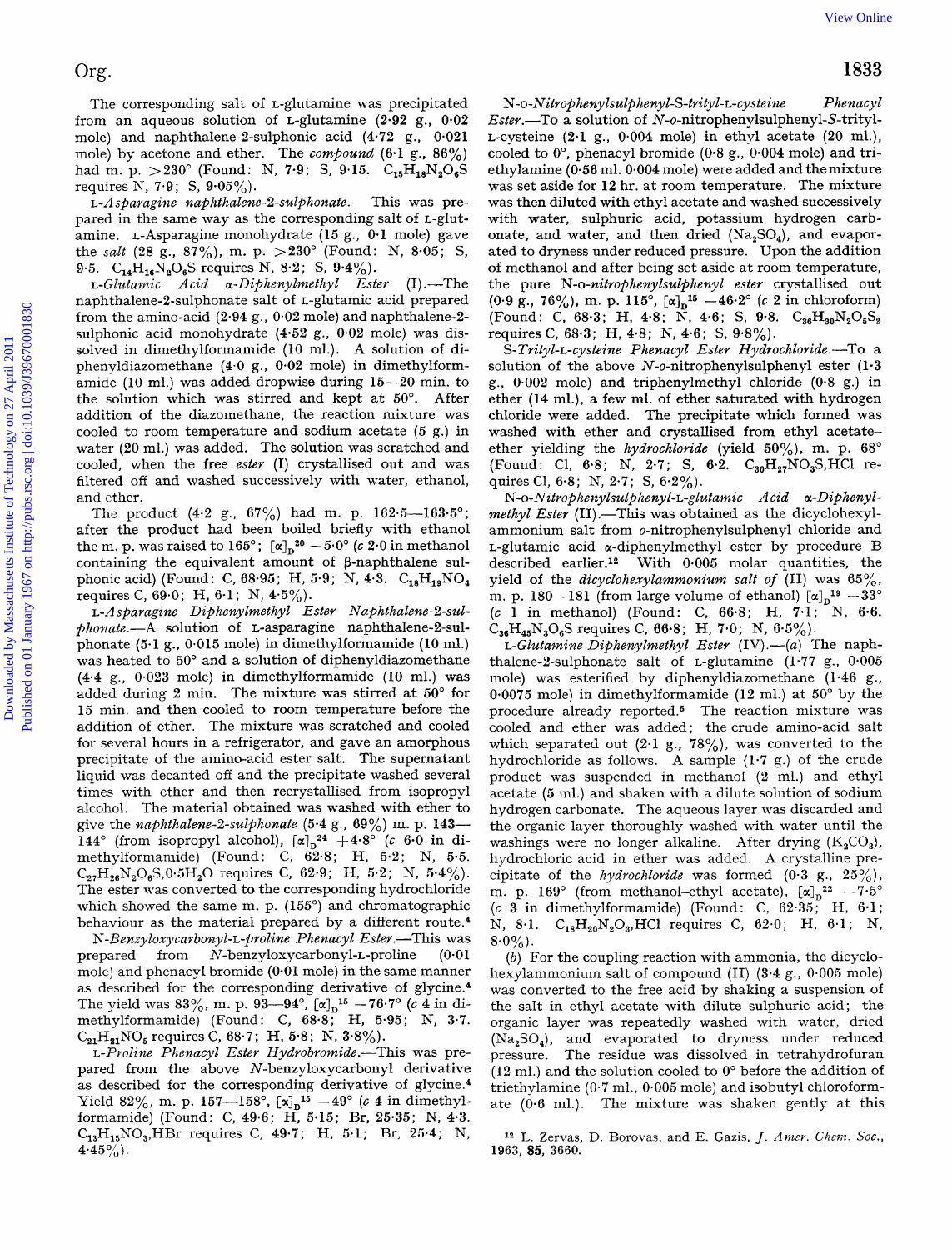temperature before the addition of a solution of dry ammonia in dioxan **(35** ml.). After **10** min. at room temperature, the solvent was removed under reduced pressure and the resulting oil dissolved in ethyl acetate. The ethyl acetate solution was washed successively with water, dilute sulphuric acid, water, sodium hydrogen carbonate, and again with water until the washings were no longer alkaline; the solution was dried  $(Na<sub>2</sub>SO<sub>4</sub>)$  and the ethyl acetate removed under reduced pressure. The oily *N-o***nitrophenylsulphenyl-L-glutamine** diphenylmethyl ester (111) thus formed was dissolved in ethyl acetate-ether. Upon the addition of hydrogen chloride in ether to the solution a gummy precipitate appeared which crystallised on being scratched and cooled, to give the hydrochloride of L-glutamine diphenylmethyl ester **(1-1** g., **SO%),** m. p. **169"** (from methanol-ethyl acetate) [mixed m. p. with material from (a) was undepressed],  $[\alpha]_D^{22}$  -7.0° (c 3 in dimethylformamide) (Found: C, **61.9;** H, **6.1;** N, **8.3%).**  View Oslow the addition of a solution of the particle of April 2011 Bureau of the solution of the mass and of the control of the control of the control of the mass and the results of the control of the mass and the contro

Hydrogenation (Pd catalyst) of the above ester hydrochloride, [prepared by method *(b)]* in methanol containing triethylamine and a small amount of acetic acid yielded L-glutamine, m. p. **176-180"** (lit.,13a m. p. **186')** (m. p. not raised from aqueous ethanol),  $[\alpha]_p^{24} + 6.4^\circ$  (c 3 in water)  $\{$ lit.,<sup>13a</sup>  $[\alpha]_p^{25}$  + 6.5° (c 2 in water)} (Found: N, 19.2.  $C_5H_{10}N_2O_3$  requires N,  $19.2\%$ ).

*N-Benzyloxycarbonyl-L-glutamic Acid a-Phenacyl Ester*  (V) .-*N*-Benzyloxycarbonyl-L-glutamic acid  $8$ **0.01** mole) was dissolved in dimethylformamide **(7** ml.) containing triethylamine **(1-4** ml., **0.01** mole) and this was followed immediately by the addition of phenacyl bromide **(2** *g.).* After being kept for **2** days at room temperature, ethyl acetate **(100** nil.) was added and the resulting solution washed with water, dried  $(Na<sub>2</sub>SO<sub>4</sub>)$ , and concentrated under reduced pressure to **50** ml. Dicyclohexylamine **(4** ml.) was added, and after being cooled and filtered the *dicyclohexylamvnonium salt* of the above acid *(V)* was obtained, m. p. **149-151"** (from ethanol), yield **54%;** *[a],14* **-16.5"**  *(c* **3** in methanol) (Found: C, **67.5;** H, **7-8;** N, **4.8.**  C,,H,,N,O, requires C, **68.2;** H, **7.6;** N, **4.8%).** The above salt **(1** g.) was converted to the free acid by treatment with dilute sulphuric acid and extraction into ethyl acetateether. The solvents were evaporated off to leave a syrupy residue which was dissolved in acetone (5 ml.) from which the pure *a-phenacyl ester (V)* was precipitated by the dropwise addition of water **(0.6 g., 87%),** m. p. **69-79"** (after drying over  $P_2O_5$  as substance is hygroscopic),  $[\alpha]_p^{21}$ **-31.4"** *(c* **1-0** in methanol) (Found: C, **63.0;** H, **5.5;**  N, **3-5.** C,,H,,NO, requires C, **63.2;** H, **6.3;** N, **3.5%).** 

*N-Benzyloxycarbonyl- L-glutamine Phenacyl Ester (VI)* .- *(a)* A solution of **N-benzyloxycarbonyl-L-glutamine (2.8** g., **0.01** mole) and triethylamine **(1.4** ml.) in ethanol **(15** ml.) was cooled to **0"** and phenacyl bromide **(2.0** *g.,* **0-01** mole) was added. After **12** hr. at room temperature, a crystalline substance appeared which was redissolved by warming the solution on a water-bath and by the addition of ethanol **(10** ml.) and triethylamine *(0.5* ml.). The mixture was cooled and crystals of the *ester (VI)* were obtained **(3.2** *g.,*  80%), m. p. 151—152° (unchanged from ethanol),  $[\alpha]_p^{22}$ **-18.3"** (c **3** in dimethylformamide) (Found: C, **63.3;**  H, 5.8; N, 7.2.  $C_{21}H_{22}N_2O_6$  requires C, 63.3; H, 5.6; N,  $7.0\%$ ).

*(b)* Compound (V) **(0-8** g., **0.002** mole) was dissolved in tetrahydrofuran  $(8 \text{ ml.})$  and the solution cooled to  $-3^{\circ}$ before the addition of triethylamine **(0.28** ml.) and isobutyl chloroformate  $(0.26 \text{ ml.})$ . After 15 min. at  $-3^{\circ}$ , a solution

## J. Chem. SOC. (C), **1967**

of dry ammonia in tetrahydrofuran was added to the mixture which was then set aside at room temperature for **90** min. The solvent was removed under reduced pressure and the crystalline residue was taken up in ethyl acetate (50 ml.). The resulting solution was washed with water  $(\times 3)$ , dried (Na<sub>2</sub>SO<sub>4</sub>), and then concentrated under reduced pressure until the product began to crystallise out. Light petroleum was added to the mixture which, after being cooled in the refrigerator, gave the ester *(VI)*   $(0.56 \text{ g.})$ , m. p.  $151 - 152^{\circ}$  (from ethanol),  $[\alpha]_D^{22} - 18.3^{\circ}$  (*c* **3** in dimethylformamide) (Found: C, **63.3;** H, **5.6;** N,  $7.2\%$ ).

L-Glutamic Acid *a-Phenacyl Ester Hydrobromide*.-To a solution of the ester (V) **(1.2** g., **0-003** mole) in ethyl acetate **(15** ml.), a solution of hydrogen bromide in acetic acid **(SN; 3.5** ml.) was added. After **1** hr. at room temperature, the solution was taken to dryness under reduced pressure at **25"** to remove the excess of hydrogen bromide; more ethyl acetate was then added. The undissolved crystalline product was filtered off, washed with ethyl acetate and ether, to give the *a-phenacyl ester hydrobromide* **(0.99** *g.,*  **96%),** m. p. **163-164"** (from ethyl acetate containing a small quantity of ethanol),  $[\alpha]_n^{24} + 23.3^\circ$  (*c* 3 in methanol) (Found: C, **45-2;** H, **4.6;** Br, **23.45;** N, **4.3.**  C,,H,,NO,,HBr requires C, **45.1;** H, **4.7;** Br, **23.1;** N,  $4.0\%$ ).

*N-Benzyloxycarbonyl-L-glutamic Acid a-Diphenylwzethyl Ester (IX).-To* a suspension of compound (I) **(2.2** g., **0.007** mole) in dioxan **(15** ml.) and water **(7.5** ml.), sodium hydroxide (2N; 2 ml.) was added and the mixture stirred at 0°. Immediately afterwards and keeping the mixture well stirred at **0"** and the pH at **7.0,** benzyloxycarbonyl chloride (total 1.4 ml.) and sodium hydroxide (2N; 5.2 ml.) were added alternately in small portions during **40** min. The mixture was then diluted with water-dioxan **(2** : **l),**  filtered, and the resulting solution washed with ether  $(\times 2)$ to remove unchanged benzyloxycarbonyl chloride. The water layer was then acidified with dilute sulphuric acid and extracted with ethyl acetate-ether. The organic layer was then washed with water until the washings were no longer acid to Congo Red paper, dried (Na<sub>2</sub>SO<sub>4</sub>), and evaporated to dryness. The resulting oil was dissolved in ethyl acetate **(20** ml.) and upon the addition of cyclohexylamine **(0.7** ml.), the *cyclohexylammonium salt of (IX)*  was obtained **(2.0** g., **54y0),** m. p. **176-177'** (from ethanol),  $[\alpha]_n^{20}$  – 19.3° (*c* 1.5 in methanol) (Found: C, 69.95; H,  $7.0$ ; N, 5.3.  $C_{32}H_{38}N_2O_6$  requires C, 70.2; H, 7.0; N,  $5.1$ ).

*N-Benzyloxycarbonyl-L-glutanzic Acid a-Diphenylmethyl*   $\gamma$ -Phenacyl Ester (X).-The ester *(IX)* was liberated from the corresponding cyclohexylammonium salt ( **1.2** g., **0.0022** mole) as described for the preparation of compound *(11)* from its salt. It was then treated for **20** hr. at room temperature with phenacyl bromide **(0.4 g., 0.002** mole) in the presence of triethylamine **(0.28** ml., **0.002** mole) in absolute ethyl acetate **(12** ml.). The triethylamine hydrobromide was filtered off and the solution was diluted with more ethyl acetate, and then washed with water, dilute sulphuric acid, again with water, and then dried  $(Na_2SO_4)$ and evaporated to dryness under reduced pressure. Upon removal of solvent the *diester* (X) was left as a crystalline residue **(1.0** g.), m. p. **119-120".** Recrystallisation from methanol yielded the pure compound **(0-75** g., **68%),** m. p.

**1\*** *(a)* J. P. Greenstein and **M.** Winitz, " Chemistry of the Amino-acids," John Wiley, **1961, vol. 3, p. 1930;** *(b)* **p. 1819.**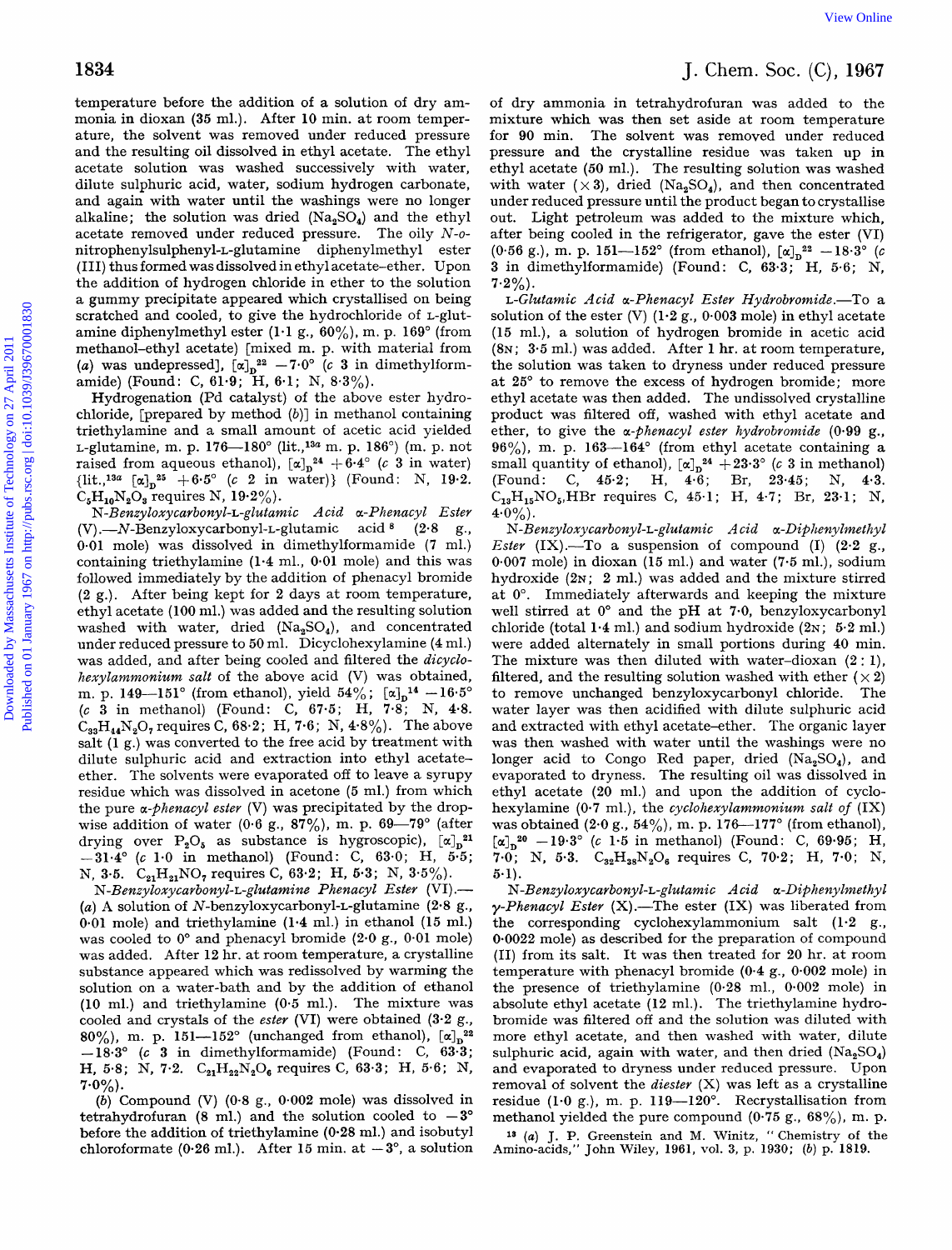Org.<br>124.5—125.5°,  $[\alpha]_D^{19}$  - 22.8° (*c* 3 in dimethylformamide) (Found: C, **72.2;** H, **5-7;** N, **2.6.** C,,H,,NO, requires C, **72.15;** H, **5.5;** N, **2.5).** 

*N-Benzyloxycarbonyl-L-glutamic* Acid y-Phenacyl Ester  $(VIII)$  .—(a) The benzyloxycarbonyl derivative of compound (X) **(0-340** g., **0.0006** mole) was dissolved in nitromethane **(6** ml.) and a solution of hydrogen chloride in nitromethane **(2** ml. ; **2~)** was added. After **2** hr. at room temperature the nitromethane was removed under reduced pressure and replaced by ethyl acetate. The ethyl acetate solution was washed with water until it was no longer acid, dried  $(Na, SO<sub>4</sub>)$ , and evaporated down to a volume of 5 ml. Upon the addition of dicyclohexylamine **(0.12** ml.) a precipitate of the dicyclohexylammonium salt of (VIII) was formed **(0.22** g., **60%),** m. p. **141-142"** (from isopropyl alcohol),  $[\alpha]_n^{20} + 7.7^{\circ}$  (c 3 in methanol) (Found: C,  $68.1$ ; H,  $7.8$ ; N,  $4.8$ .  $C_{33}H_{44}N_2O_7$  requires C,  $68.25$ ;  $H, 7.6$ ;  $N, 4.8\%$ ).

*(b)* N-Benzyloxycarbonyl-L-glutamic acid **(2.81** g., **0.01**  mole) was dissolved in tetrahydrofuran **(12** ml.) containing triethylamine **(1.4** ml.) and this was followed by the immediate addition of triphenylmethyl chloride **(2.8** g., **0.01**  mole). After **20** hr. at room temperature, the triethylamine hydrochloride was filtered off and phenacyl bromide **(2** g., **0.01** mole) and triethylamine **(1.4** ml.) were added. This solution was kept for **15** hr. at room temperature and the triethylamine hydrobromide formed was then filtrated off. The filtrate was evaporated to dryness under reduced pressure and the residue heated under reflux for **15** min. with methanol **(30** ml.). Again the solvent was removed under reduced pressure and the residue taken up in ethyl acetate **(30** ml.) ; dicyclohexylamine was then added. The first precipitate which appeared was filtered off **(1.3** g., m. p. 154—155°, probably N-benzyloxycarbonyl L-glutamic acid bisdicyclohexylammonium salt) and the filtrate evaporated to dryness. The remaining material was dissolved in methanol; scratching and seeding precipitated trityl methyl ether, which was filtered **off.** Finally, the filtrate was evaporated to dryness under reduced pressure and the residue dissolved in absolute ethyl acetate. From this solution material **(1.8** g.) m. p. **127-132'** was slowly precipitated and was chromatographed using system *(D)* . The slowest moving component was collected by extracting a suspension of the Kieselgel into ethyl acetate which was then washed with water, dried  $(Na<sub>2</sub>SO<sub>4</sub>)$ , and evaporated to dryness. The resulting oil was dissolved in acetone from which the pure  $\gamma$ -ester (VIII) was precipitated as the dicyclohexylammonium salt (recovery 50%), m. p. 141-142°;  $[\alpha]_n^1$ <sup>17</sup> + 7.0° (c 3 in methanol) (Found: C, 68.1; H, **7.6;** N, **4.9%).**  Org.<br>
1964—1968, [ $\mu_{\text{B}} = 128.9$  ( $\mu_{\text{B}} = 128.9$  ( $\mu_{\text{B}} = 128.9$  ( $\mu_{\text{B}} = 128.9$  ( $\mu_{\text{B}} = 128.9$  Mass are the state of the state of the state of the state of the state of the state of the state of the state

*N-o-Nitrophenylsulphenyl-L-glutamic* Acid a-Phenacyl Ester  $(XIV)$ . The hydrobromide of L-glutamic acid a-phenacyl ester **(0-35** g., **0-001** mole) was dissolved in dioxan  $(7 \text{ ml.})$  and water  $(1 \text{ ml.})$  and the solution cooled to  $0^{\circ}$ before the addition of sodium hydroxide (N; **1** ml.). From this solution, the **N-o-nitrophenylsulphenyl** derivative of the above ester was prepared by procedure *B* reported earlier,12 with the modification that the temperature of the reaction mixture was kept at 0" and the **pH** ca. **6.0.** The ester (XIV) was isolated as its dicyclohexylammonium *salt*  **(0.41** g., **68%),** m. p. **148-149"** (unchanged from ethyl acetate),  $[\alpha]_p^{29} -57.7^{\circ}$  (c 3 in methanol) (Found: C, 61.8; H,  $6.9$ ; N,  $7.2$ ; S,  $5.2$ .  $C_{31}H_{41}N_{3}O_{7}S$  requires C,  $62.1$ ; H, **6.9;** N, **7.0;** *S,* **5.3%).** 

L-Glutamic Acid a-Phenacyl y-Diphenylmethyl Ester

Org. **1835** 

 $(XVI)$ . The ester  $(XIV)$  [obtained from its dicyclohexylammonium salt **(0.0009** mole) in the manner described for the preparation of compound (11) from its salt] was dissolved in tetrahydrofuran **(10** ml.) and then diphenyldiazomethane **(0-235** g., **0.001** mole) was added. The solution was warmed to **50"** and kept at this temperature for **3** hr. The solvent was then removed under reduced pressure and the residue taken up in ethyl acetate-ether  $(1:1)$ . The resulting solution was cooled, washed with cold 0.5N-sodium hydroxide  $(\times 2)$  and water, and then dried (Na<sub>2</sub>SO<sub>4</sub>) and evaporated to dryness under reduced pressure to give a syrupy residue. The syrup **(0.3 g.,** 0.0005 mole) was dissolved in anhydrous ether **(50** ml.) and a solution of anhydrous hydrogen chloride in ether was added, The hydrochloride of the diester (XVI) first appeared as an oil which slowly crystallised; the product was triturated with ether several times before being recrystallised from methanol-ether  $(\times 2)(0.142)$ *g.*, 59%), m. p. 150—151°,  $[\alpha]_p^{27} + 31.0^{\circ}$  (c 3 in methanol) (Found: C, **66.3;** H, **5-8;** N, **3.15.** C,,H,,NO,,HCl requires C, **66.7;** H, **5.6;** N, **2.9%).** 

*N-o-Nitrop~~enylsulpJ~enyl-L-glutamic* Acid a-Diphenylmethyl  $\gamma$ -Phenacyl Ester (XI).—The dicyclohexylammonium salt of compound (11) **(3.58** g., **0-0055** mole) was converted to the free acid with dilute sulphuric acid as reported above. The resulting oil was dissolved in absolute ethyl acetate **(20** ml.) and cooled to 0" before the addition of triethylamine **(0.7** ml.) and phenacyl bromide **(1.0** g., **0.005** mole). After **10** min. in the cold, the solution was brought to room temperature and set aside **20** hr. It was then washed with water, dilute sulphuric acid, water, and then dried  $(Na<sub>2</sub>SO<sub>4</sub>)$ and evaporated to dryness under reduced pressure. The crystalline product thus obtained was triturated with cold methanol and filtered off to give the pure diester (XI) **(2.2** g., **75%),** m. p. **133-133.5"** (unchanged from isopropyl alcohol),  $\left[\alpha\right]_{2}^{37} - 33.8^\circ$  *(c 3 in dimethylformamide)* (Found: C, **65.9;** H, **4.8;** N, **4.9.** C,,H,,N,O,S requires C, **65-7;**  H, **4.8;** N, **4.8%).** 

L-Glutamic Acid  $\alpha$ -Diphenylmethyl  $\gamma$ -Phenacyl Ester (XII).<br>-This was prepared by dissolution of the corresponding N-o-nitrophenylsulphenyl derivative (XI) (0.585 **g., 0.001**  mole) in ethyl acetate (8 ml.) and the addition of hydrogen chloride **(3** mol.) in ether. After a few seconds at room temperature, ether was added, to precipitate the hydrochloride of (XII) which was filtered *off* and washed with ether  $(0.350 \text{ g}., 75\%)$ , m. p.  $137^\circ$  (unchanged from methanolethyl acetate),  $[\alpha]_n^{27}$  -27° *(c* 3 in methanol) (Found: C,  $67.0$ ; H,  $5.9$ ; N,  $3.2$ .  $C_{26}H_{25}NO_5$ , HCl requires C,  $66.7$ ; H, **5.5;** N, **3.0%).** 

L-Glutamic Acid y-Phenacyl Ester Hydrochloride (XIII) .- To a solution **of** compound (XI) **(2.04** g., **0.0035** mole) in nitromethane **(31.5** ml.), a solution of hydrogen chloride in nitromethane (2<sub>N</sub>; 10.5 ml.) was added. A precipitate of the y-ester hydrochloride began to appear after **5** min. and after **1** hr. at room temperature this precipitate was collected (0.8 g.). A further **5** ml. of hydrogen chloride in nitromethane (2N) were added to the filtrate which was left for a further hour at room temperature after which further precipitate **(0.2** g.) was collected. Total yield of the  $hydrochloride$  (XIII)  $(1.0 \text{ g}., 95\%)$ , m.p.  $166^{\circ}$  (from methanolethyl acetate),  $[\alpha]_n^{20} + 18^\circ$  (c 3 in methanol) (Found: C, **51.5;** H, **5.2;** N, **4.6.** C,,HI5NO5,HC1 requires C, **51.7;** H,  $5.3; N, 4.6\%$ ).

*N-o-NitroPhenylsulphenyE-L-glutanzic* Acid y-Phenacyl *Ester.*—This was prepared by the action of  $o$ -nitrophenylsulphenyl chloride **(0-22** g., **0.001** mole) on compound